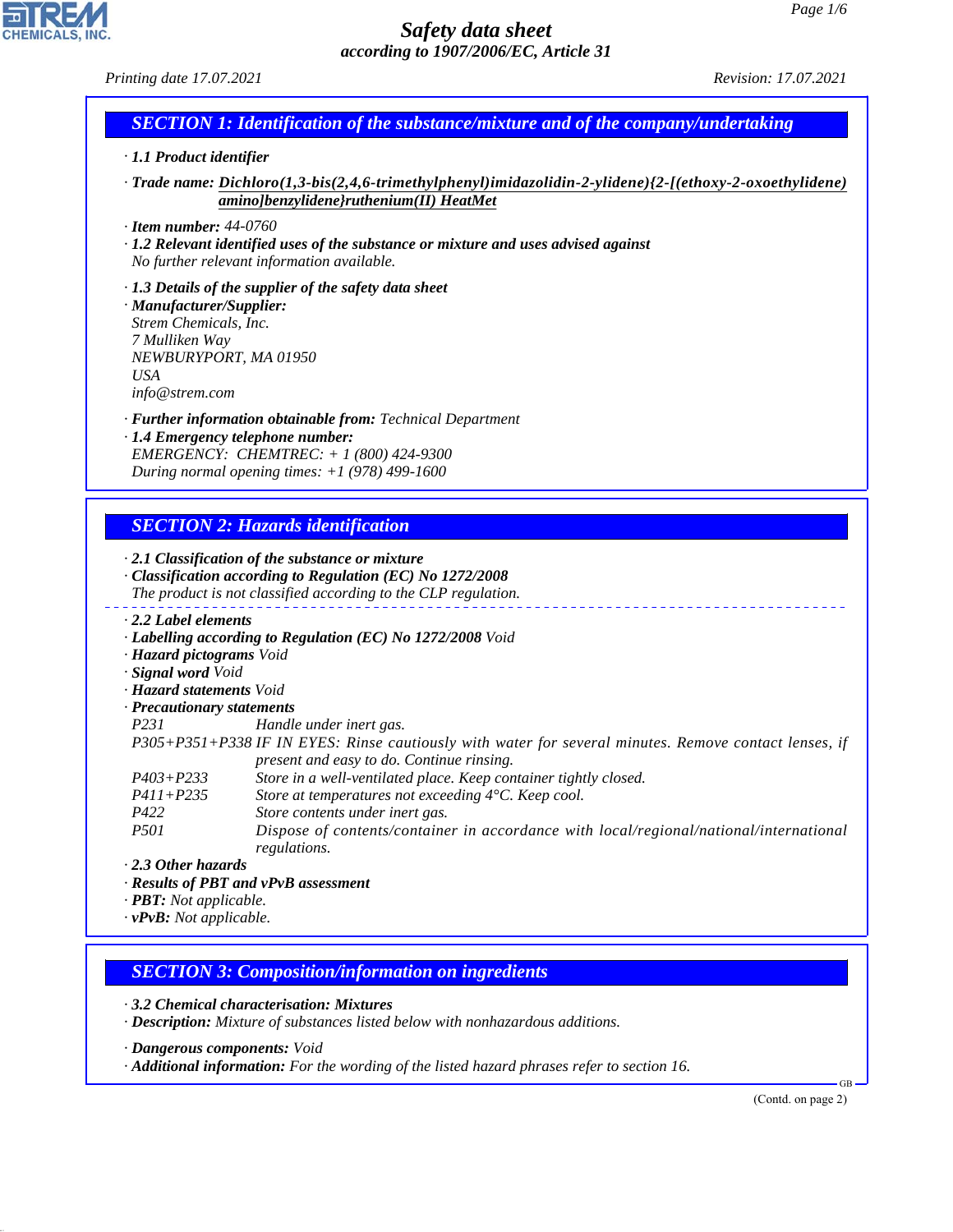*Printing date 17.07.2021 Revision: 17.07.2021*

*Trade name: Dichloro(1,3-bis(2,4,6-trimethylphenyl)imidazolidin-2-ylidene){2-[(ethoxy-2-oxoethylidene)amino] benzylidene}ruthenium(II) HeatMet*

(Contd. of page 1)

#### *SECTION 4: First aid measures*

- *· 4.1 Description of first aid measures*
- *· General information: No special measures required.*
- *· After inhalation: Supply fresh air; consult doctor in case of complaints.*
- *· After skin contact: Generally the product does not irritate the skin.*
- *· After eye contact: Rinse opened eye for several minutes under running water. Then consult a doctor.*
- *· After swallowing: If symptoms persist consult doctor.*
- *· 4.2 Most important symptoms and effects, both acute and delayed No further relevant information available.*
- *· 4.3 Indication of any immediate medical attention and special treatment needed*
- *No further relevant information available.*

#### *SECTION 5: Firefighting measures*

- *· 5.1 Extinguishing media*
- *· Suitable extinguishing agents: Use fire extinguishing methods suitable to surrounding conditions.*
- *· 5.2 Special hazards arising from the substance or mixture No further relevant information available.*
- *· 5.3 Advice for firefighters*
- *· Protective equipment: No special measures required.*

#### *SECTION 6: Accidental release measures*

- *· 6.1 Personal precautions, protective equipment and emergency procedures Not required.*
- *· 6.2 Environmental precautions: No special measures required.*
- *· 6.3 Methods and material for containment and cleaning up:*

*Dispose contaminated material as waste according to item 13.*

- *· 6.4 Reference to other sections*
- *See Section 7 for information on safe handling.*
- *See Section 8 for information on personal protection equipment.*

*See Section 13 for disposal information.*

### *SECTION 7: Handling and storage*

*· 7.1 Precautions for safe handling*

*No special measures required. Open and handle receptacle with care.*

*· Handling: Handle under inert gas.*

- *· Information about fire and explosion protection: No special measures required.*
- *· 7.2 Conditions for safe storage, including any incompatibilities*

*· Storage: Keep cool.*

44.1.1

*Store contents under inert gas.*

- *· Requirements to be met by storerooms and receptacles: No special requirements.*
- *· Information about storage in one common storage facility: Not required.*
- *· Further information about storage conditions: None.*
- *· Recommended storage temperature: Store at temperatures not exceeding 4 °C. Keep cool.*

(Contd. on page 3)

GB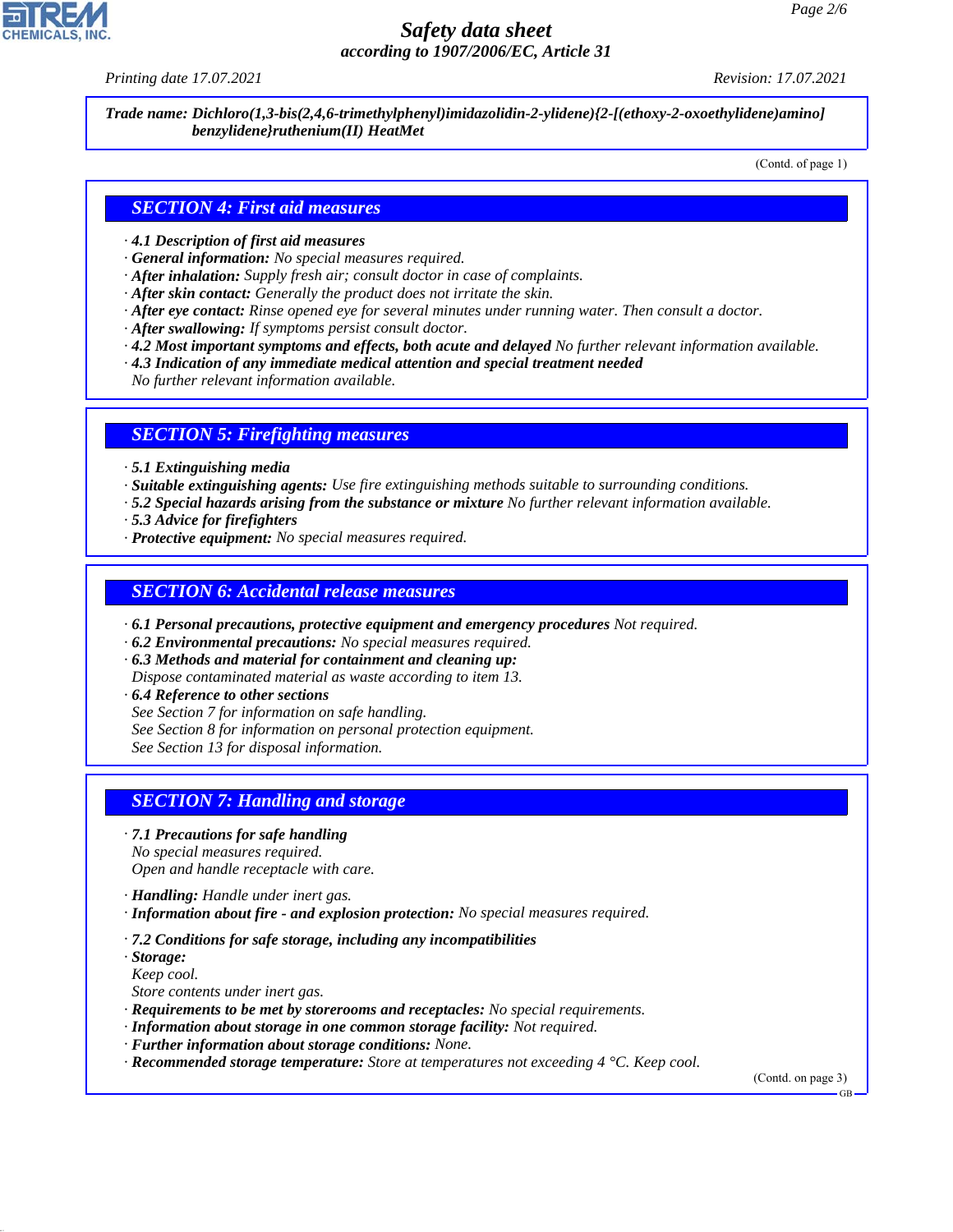

*Trade name: Dichloro(1,3-bis(2,4,6-trimethylphenyl)imidazolidin-2-ylidene){2-[(ethoxy-2-oxoethylidene)amino] benzylidene}ruthenium(II) HeatMet*

(Contd. of page 2)

*· 7.3 Specific end use(s) No further relevant information available.*

#### *SECTION 8: Exposure controls/personal protection*

- *· Additional information about design of technical facilities: No further data; see item 7.*
- *· 8.1 Control parameters*
- *· Ingredients with limit values that require monitoring at the workplace:*

*The product does not contain any relevant quantities of materials with critical values that have to be monitored at the workplace.*

- *· Additional information: The lists valid during the making were used as basis.*
- *· 8.2 Exposure controls*
- *· Personal protective equipment:*
- *· General protective and hygienic measures:*
- *The usual precautionary measures are to be adhered to when handling chemicals.*
- *· Respiratory protection: Not required.*
- *· Protection of hands:*



44.1.1

\_S*Protective gloves*

*The glove material has to be impermeable and resistant to the product/ the substance/ the preparation. Due to missing tests no recommendation to the glove material can be given for the product/ the preparation/ the chemical mixture.*

*Selection of the glove material on consideration of the penetration times, rates of diffusion and the degradation · Material of gloves*

*The selection of the suitable gloves does not only depend on the material, but also on further marks of quality and varies from manufacturer to manufacturer. As the product is a preparation of several substances, the resistance of the glove material can not be calculated in advance and has therefore to be checked prior to the application.*

*· Penetration time of glove material*

*The exact break through time has to be found out by the manufacturer of the protective gloves and has to be observed.*

*· Eye protection: Safety glasses*

| .9.1 Information on basic physical and chemical properties<br><b>General Information</b> |                           |                    |
|------------------------------------------------------------------------------------------|---------------------------|--------------------|
| $\cdot$ Appearance:                                                                      |                           |                    |
| Form:                                                                                    | Powder                    |                    |
| Colour:                                                                                  | Violet                    |                    |
| $\cdot$ Odour:                                                                           | Characteristic            |                    |
| • Odour threshold:                                                                       | Not determined.           |                    |
| $\cdot$ pH-value:                                                                        | Not applicable.           |                    |
| $\cdot$ Change in condition<br>Melting point/freezing point:                             | Undetermined.             |                    |
| Initial boiling point and boiling range: Undetermined.                                   |                           |                    |
| · Flash point:                                                                           | Not applicable.           |                    |
| $\cdot$ Flammability (solid, gas):                                                       | Product is not flammable. |                    |
| $\cdot$ Ignition temperature:                                                            |                           |                    |
| <b>Decomposition temperature:</b>                                                        | Not determined.           |                    |
|                                                                                          |                           | (Contd. on page 4) |

GB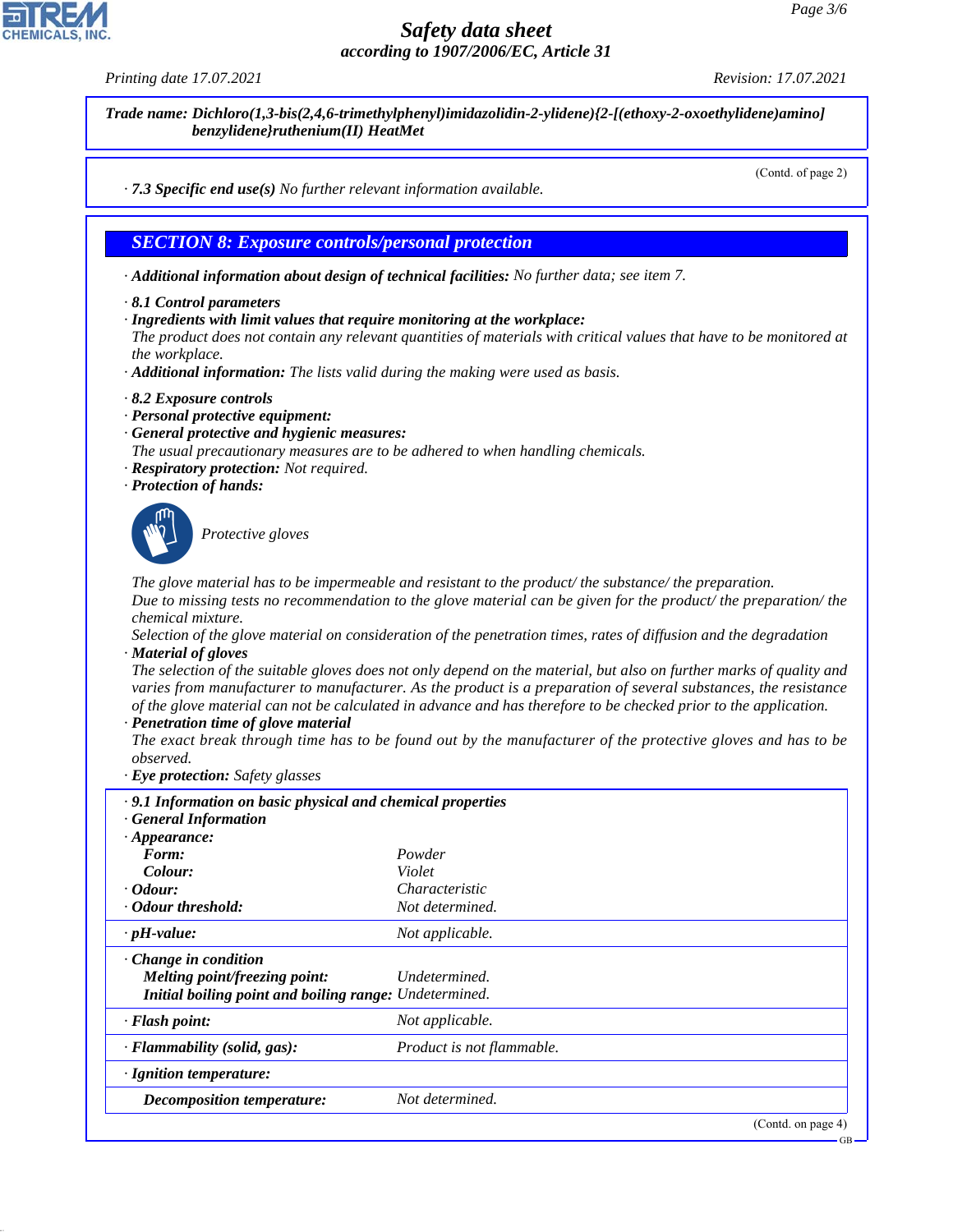

*Printing date 17.07.2021 Revision: 17.07.2021*

*Trade name: Dichloro(1,3-bis(2,4,6-trimethylphenyl)imidazolidin-2-ylidene){2-[(ethoxy-2-oxoethylidene)amino] benzylidene}ruthenium(II) HeatMet*

|                                           | (Contd. of page 3)                            |  |
|-------------------------------------------|-----------------------------------------------|--|
| $\cdot$ Auto-ignition temperature:        | Product is not selfigniting.                  |  |
| $\cdot$ Explosive properties:             | Product does not present an explosion hazard. |  |
| · Explosion limits:                       |                                               |  |
| Lower:                                    | Not determined.                               |  |
| <b>Upper:</b>                             | Not determined.                               |  |
| · Vapour pressure:                        | Not applicable.                               |  |
| $\cdot$ Density:                          | Not determined.                               |  |
| · Relative density                        | Not determined.                               |  |
| · Vapour density                          | Not applicable.                               |  |
| $\cdot$ Evaporation rate                  | Not applicable.                               |  |
| · Solubility in / Miscibility with        |                                               |  |
| water:                                    | Soluble.                                      |  |
| · Partition coefficient: n-octanol/water: | Not determined.                               |  |
| $\cdot$ Viscosity:                        |                                               |  |
| Dynamic:                                  | Not applicable.                               |  |
| Kinematic:                                | Not applicable.                               |  |
| · Solvent content:                        |                                               |  |
| Organic solvents:                         | $0.0\%$                                       |  |
| $VOC$ (EC)                                | $0.00\%$                                      |  |
| $\cdot$ 9.2 Other information             | No further relevant information available.    |  |

# *SECTION 10: Stability and reactivity*

*· 10.1 Reactivity No further relevant information available.*

*· 10.2 Chemical stability*

- *· Thermal decomposition / conditions to be avoided: No decomposition if used according to specifications.*
- *· 10.3 Possibility of hazardous reactions No dangerous reactions known.*
- *· 10.4 Conditions to avoid No further relevant information available.*
- *· 10.5 Incompatible materials: No further relevant information available.*
- *· 10.6 Hazardous decomposition products: No dangerous decomposition products known.*

### *SECTION 11: Toxicological information*

- *· 11.1 Information on toxicological effects*
- *· Acute toxicity Based on available data, the classification criteria are not met.*
- *· Primary irritant effect:*

44.1.1

- *· Skin corrosion/irritation Based on available data, the classification criteria are not met.*
- *· Serious eye damage/irritation Based on available data, the classification criteria are not met.*
- *· Respiratory or skin sensitisation Based on available data, the classification criteria are not met.*
- *· CMR effects (carcinogenity, mutagenicity and toxicity for reproduction)*
- *· Germ cell mutagenicity Based on available data, the classification criteria are not met.*
- *· Carcinogenicity Based on available data, the classification criteria are not met.*
- *· Reproductive toxicity Based on available data, the classification criteria are not met.*
- *· STOT-single exposure Based on available data, the classification criteria are not met.*
- *· STOT-repeated exposure Based on available data, the classification criteria are not met.*

(Contd. on page 5)

GB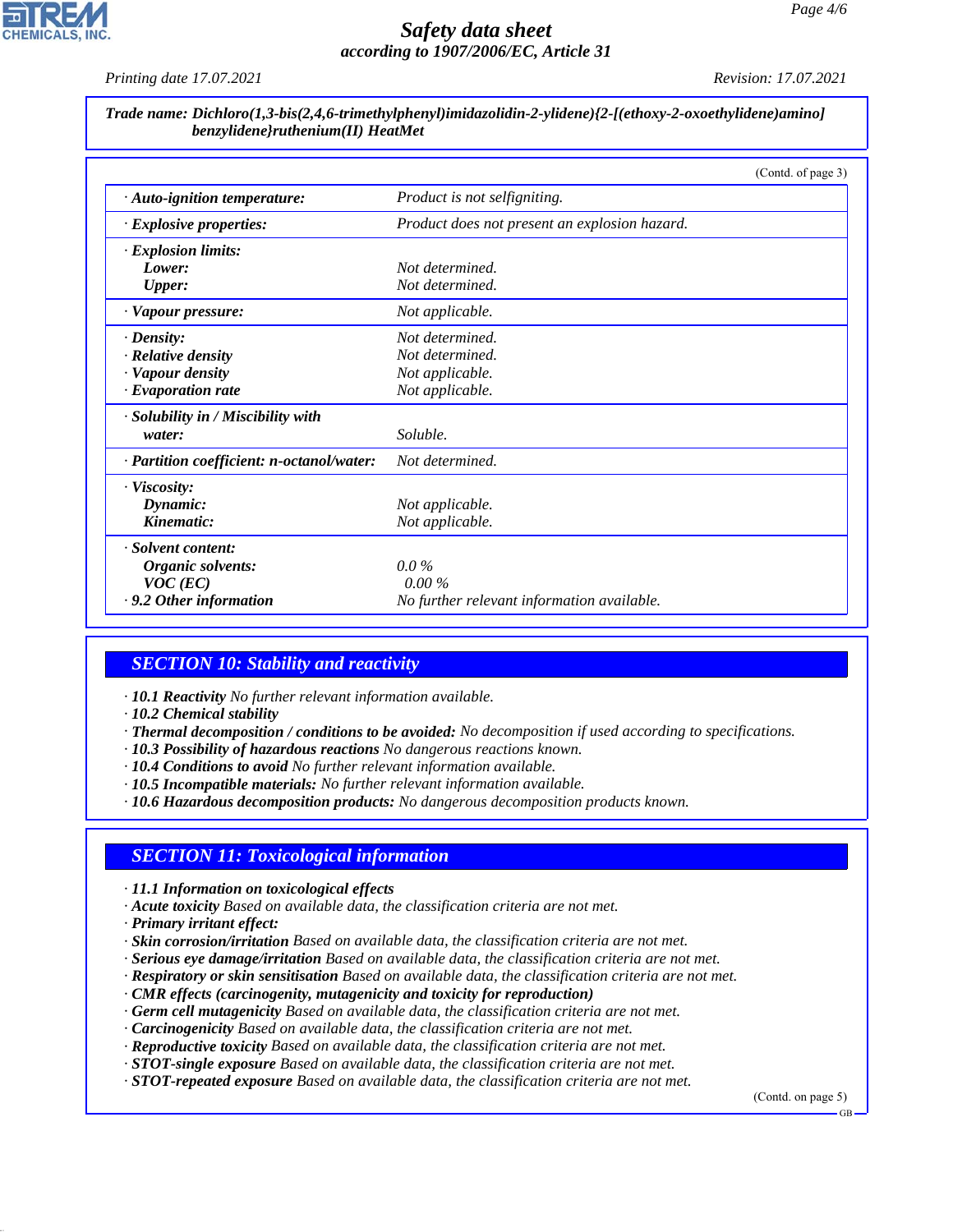44.1.1

# *Safety data sheet according to 1907/2006/EC, Article 31*

*Printing date 17.07.2021 Revision: 17.07.2021*

*Trade name: Dichloro(1,3-bis(2,4,6-trimethylphenyl)imidazolidin-2-ylidene){2-[(ethoxy-2-oxoethylidene)amino] benzylidene}ruthenium(II) HeatMet*

(Contd. of page 4)

*· Aspiration hazard Based on available data, the classification criteria are not met.*

#### *SECTION 12: Ecological information*

#### *· 12.1 Toxicity*

- *· Aquatic toxicity: No further relevant information available.*
- *· 12.2 Persistence and degradability No further relevant information available.*
- *· 12.3 Bioaccumulative potential No further relevant information available.*
- *· 12.4 Mobility in soil No further relevant information available.*
- *· Additional ecological information:*
- *· General notes: Not known to be hazardous to water.*
- *· 12.5 Results of PBT and vPvB assessment*
- *· PBT: Not applicable.*
- *· vPvB: Not applicable.*
- *· 12.6 Other adverse effects No further relevant information available.*

# *SECTION 13: Disposal considerations*

*· 13.1 Waste treatment methods*

- *· Recommendation Disposal must be made according to official regulations.*
- *· Uncleaned packaging:*
- *· Recommendation: Disposal must be made according to official regulations.*
- *· Recommended cleansing agents: Water, if necessary together with cleansing agents.*

| <b>SECTION 14: Transport information</b>                                           |                 |  |
|------------------------------------------------------------------------------------|-----------------|--|
| $\cdot$ 14.1 UN-Number<br>· ADR, ADN, IMDG, IATA                                   | not regulated   |  |
| $\cdot$ 14.2 UN proper shipping name<br>· ADR, ADN, IMDG, IATA                     | not regulated   |  |
| $\cdot$ 14.3 Transport hazard class(es)                                            |                 |  |
| · ADR, ADN, IMDG, IATA<br>· Class                                                  | not regulated   |  |
| · 14.4 Packing group<br>· ADR, IMDG, IATA                                          | not regulated   |  |
| $\cdot$ 14.5 Environmental hazards:                                                | Not applicable. |  |
| $\cdot$ 14.6 Special precautions for user                                          | Not applicable. |  |
| $\cdot$ 14.7 Transport in bulk according to Annex II of<br>Marpol and the IBC Code | Not applicable. |  |
| · UN "Model Regulation":                                                           | not regulated   |  |

(Contd. on page 6)

GB